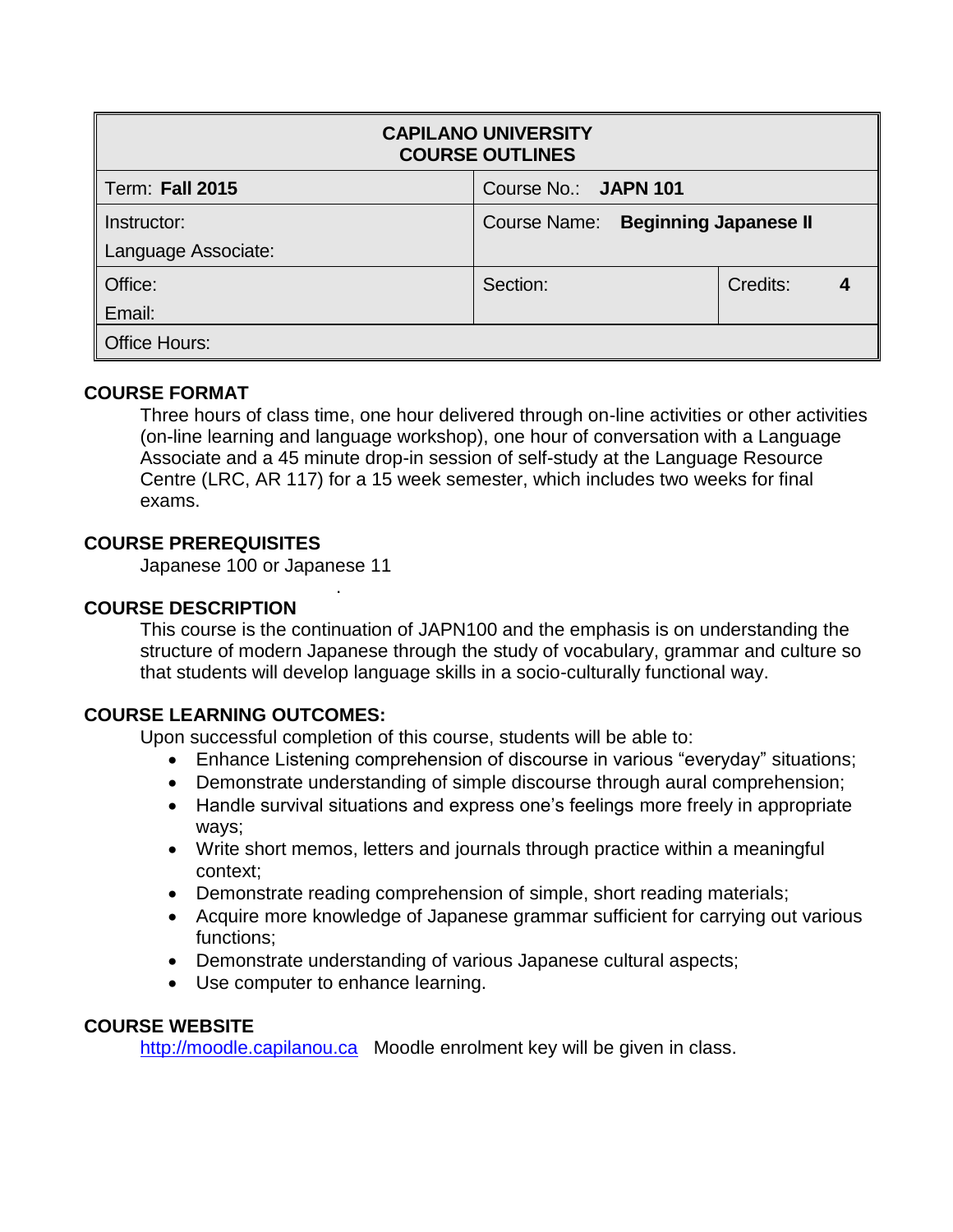### **REQUIRED TEXTS**

Banno, Eri, Y. Ohno, Y. Sakane, C. Shinagawa. *Genki: An Integrated Course in*  Elementary Japanese *I.* 2<sup>nd</sup> ed. Tokyo: The Japan Times, 2011. Print.

*Workbook* to accompany *Genki I. 2nd ed.*

## **COURSE CONTENT**

| <b>No</b>      | Month /<br>Day | WK   TENTATIVE LECTURE SCHEDULE   ラボ |                  | Oral.(M/W) |
|----------------|----------------|--------------------------------------|------------------|------------|
| $\mathbf{1}$   |                | オリエンテーション・第六課                        |                  | オリエンテーション  |
| 月              |                | 第六課:ロバートさんの一日                        |                  | 第六課        |
| 水              |                | 第六課:                                 | L6               | 第六         |
|                |                | 第六課:よみかきへん                           |                  |            |
| $\overline{3}$ |                | 第七課:かぞくのしゃしん<br>VQ <sub>6</sub>      | LL7              | 第七課        |
|                |                | 第七課:                                 |                  |            |
| $\overline{4}$ |                | 第七課:                                 | L7               | 第七課        |
|                |                | 第七課:よみかきへん                           |                  |            |
| 5              |                | 第八課:バーベキュー<br>VQ7                    | L8               | 第八課        |
|                |                | 第八課:                                 |                  |            |
| $6\phantom{a}$ |                | <b>Midterm Exam.</b>                 | L <sub>9</sub>   | オーラル1      |
|                |                | 第九課:かぶき                              |                  |            |
| $\overline{7}$ |                | 第九課:                                 | L <sub>9</sub>   | 第九課        |
|                |                | 第九課: よみかきへん                          |                  |            |
| 8              |                | 第十課: ふゆやすみのよてい VQ9                   | $L_{10}$         | 第十課        |
|                |                | 第十課:                                 |                  |            |
| 9              |                | 第十課:                                 | $L$ 10           | 第十課        |
|                |                | 第十課: よみかきへん                          |                  |            |
| 10             |                | 第十一課: 休みのあと<br><b>VQ10</b>           | L11              | 第十一課       |
|                |                | 第十一課:                                |                  |            |
| 11             |                | 第十一課: よみかきへん                         | $L$ 11 / 12      | 第十一課       |
|                |                | 第十二課: びょうき<br><b>VQ11</b>            |                  | 第十二課       |
| 12             |                | 第十二課:                                | L 12             | 第十二課       |
|                |                | 第十二課:                                |                  |            |
| 13             |                | 第十二課:                                | L 12             |            |
|                |                | プレゼンテーション                            |                  | オーラル2      |
| 14/15          |                | <b>Final Examination</b>             | <b>LRC Final</b> |            |

V**Q** =vocabulary quiz, *,* Arabic Numerals = Lesson No.

Please note that this schedule is subject to change and it is each student's responsibility to ensure they are aware of any changes announced in class.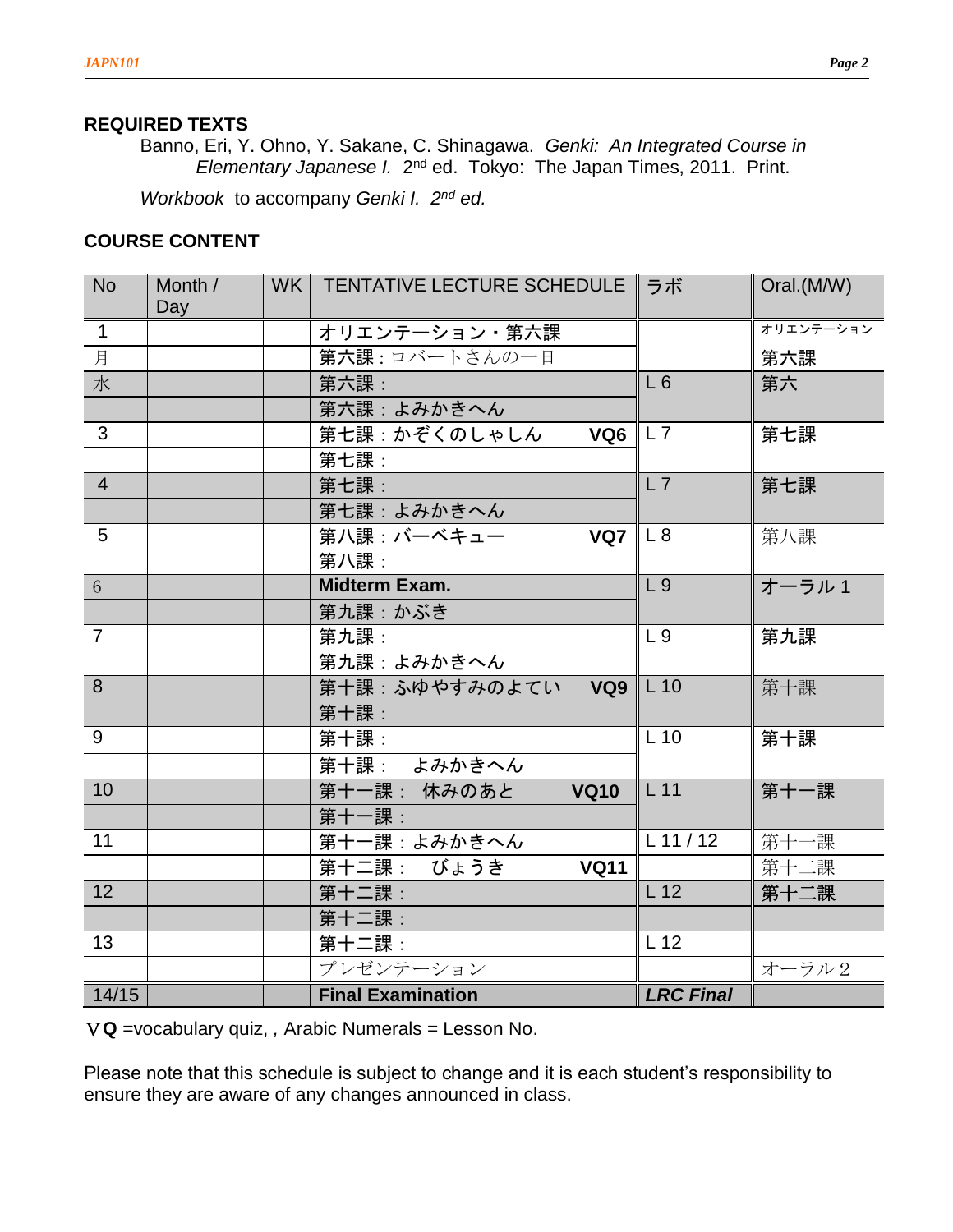## **COURSE ASSIGNMENTS**

Check the MOODLE instructions/due dates constantly.

- 1. Workbook exercises: Students are required to do exercises in the workbook that correspond to a lecture topic in order to confirm understanding of basic Japanese.
- 2. Kanji: Practice each kanji section in the workbook then print off 5 kanji sheets per lesson and hand them in by the end of each lesson. Students must complete the corresponding kanji practice in the workbook at the time of each submission.
- 3. Writing Assignment: During this course students are required to write compositions in-class or as homework in order to practice their understanding of Japanese structures.

### Lab (Language Resource Centre)

Language labs provide the opportunity to further develop listening and pronunciation skills. Students must attend the Language Resource Centre (LRC in Arbutus 117) to complete assigned material (typically 45 min per week). The LRC will be open on a drop-in basis. Mark will be based on completion of weekly assignments.

### **Conversation**

During conversation classes you have the opportunity to practice speaking Japanese in small groups. Mistakes and risk-taking are a normal part of the learning process; you are therefore encouraged to participate to the best of your ability. Students will participate in a one hour conversation seminar on a weekly basis, during which oral exercises will be conducted based on lessons learned in the lecture.

#### **Attendance**

Attendance in class is required. It is the student's responsibility to catch up on any material missed due to absence from class, including announcements, assigned reading/homework and handouts. Students are expected to adhere to class times so as not to disrupt the activity of the class.

### **EVALUATION PROFILE**

Final grades for the course will be computed based on the following schedule.

| VQ                                  | 10% |
|-------------------------------------|-----|
| <b>Midterm Examination</b>          | 16% |
| <b>Final Examination</b>            | 28% |
| Conversation                        | 11% |
| LRC (Listening Exams & Assignments) | 10% |
| <b>Project Presentation</b>         | 10% |
| Assignments (Writing, etc.)         | 10% |
| Attendance                          | 5%  |
| Total:                              |     |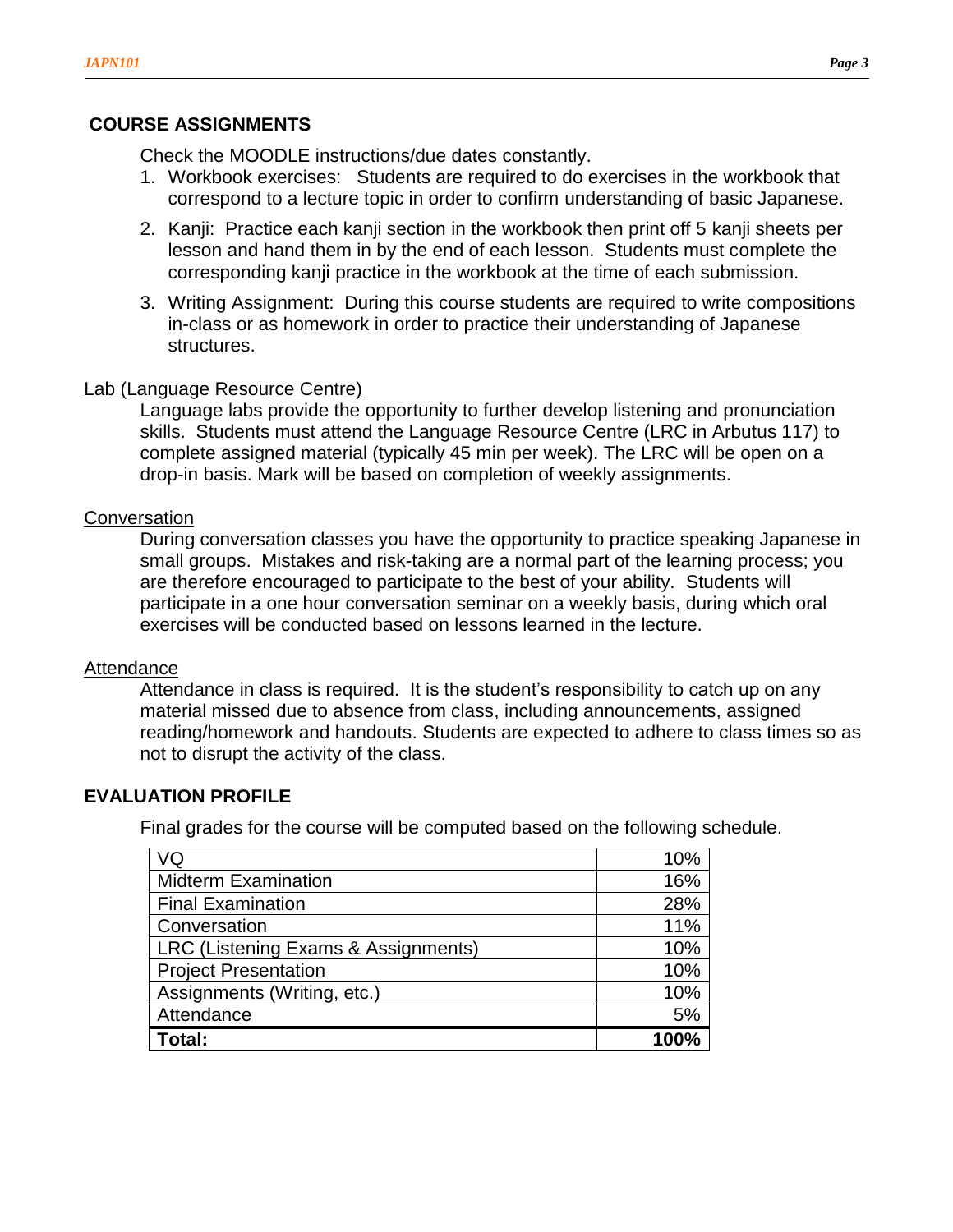#### **GRADE PROFILE**

Letter grades will be assigned according to the following guidelines:

|  | $\vert$ A+ 90 - 100% $\vert$ B+ 77 - 79% $\vert$ C+ 67 - 69% $\vert$ D 50 - 59% |  |
|--|---------------------------------------------------------------------------------|--|
|  | $ $ A $ $ 85 - 89% $ $ B $ $ 73 - 76% $ $ C $ $ 63 - 66% $ $ F $ $ 0 - 49%      |  |
|  | $ $ A- 80 - 84% $ $ B- 70 - 72% $ $ C- 60 - 62%                                 |  |

Students should refer to the University Calendar for the effect of the above grades on grade point average.

### **OPERATIONAL DETAILS**

### University Policies

*Capilano University has policies on Academic Appeals (including appeal of final grade), Student Conduct, Cheating and Plagiarism, Academic Probation and other educational issues. These and other policies are available on the University website.* 

#### Attendance

Attendance in class, labs and conversation sessions are required. It is the student's responsibility to catch up on any material missed due to absence from class, including announcements, assigned reading/homework and handouts. Students are expected to adhere to class times so as not to disrupt the activity of the class.

#### Missed Exams

If absent for an exam, the student will receive a grade of zero. Special arrangements can only be made in case of documented illness or severe personal crisis and **provided that the student contact the instructor on or before the due date.** In the case of illness proper medical documentation must be given. Make-up tests are given at the discretion of the instructor.

#### Final Exams

There will be a final written exam during the final exam period, **December DD to December DD** *(this includes Saturday, December DD).* Students can expect to write exams at any time during this period. Individual exam times will not be rescheduled because of holidays, work, or other commitments. In addition, a final Oral/Aural Exam will also be given in the LRC and is tentatively scheduled on the first Monday of the Examination period.

### Incomplete Grades

Incomplete grades ("I") are given only when special arrangements have been agreed upon with the instructor **prior to the end of the semester**. Since "I" grades are granted only in exceptional circumstances (usually health problems), their occurrence is rare.

#### Electronic Devices

No personal electronic devices (cell phones, pagers, calculators, electronic dictionaries, etc...) may be used without prior approval from the instructor.